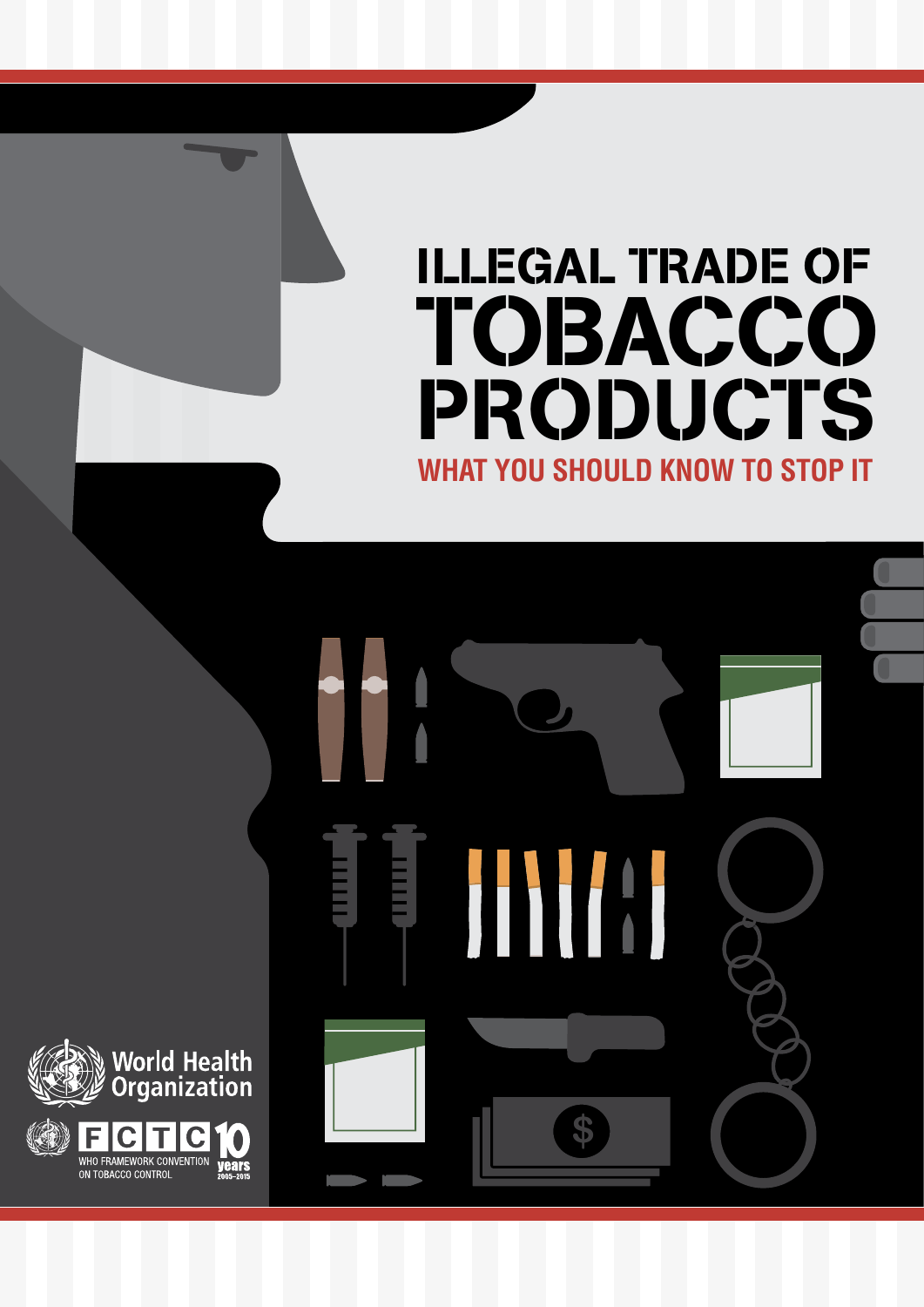#### © World Health Organization 2015

All rights reserved. Publications of the World Health Organization are available on the WHO website (www.who.int) or can be purchased from WHO Press, World Health Organization, 20 Avenue Appia, 1211 Geneva 27, Switzerland (tel.: +41 22 791 3264; fax: +41 22 791 4857;<br>email: bookorders@who.int). Requests for permission to reproduce or translate WHO public distribution — should be addressed to WHO Press through the WHO website (http://www.who.int/about/licensing/copyright\_form/en/index. html).

The designations employed and the presentation of the material in this publication do not imply the expression of any opinion whatsoever<br>on the part of the World Health Organization concerning the legal status of any count mentioned. Errors and omissions excepted, the names of proprietary products are distinguished by initial capital letters.

All reasonable precautions have been taken by the World Health Organization to verify the information contained in this publication.<br>However, the published material is being distributed without warranty of any kind, either its use.

**Design and layout: Northlich, LLC, United States of America**

Document number: **WHO/NMH/PND/15.3**

**This document is available electronically at www.who.int/tobacco. Any queries regarding this document should be addressed to: tfi@who.int.**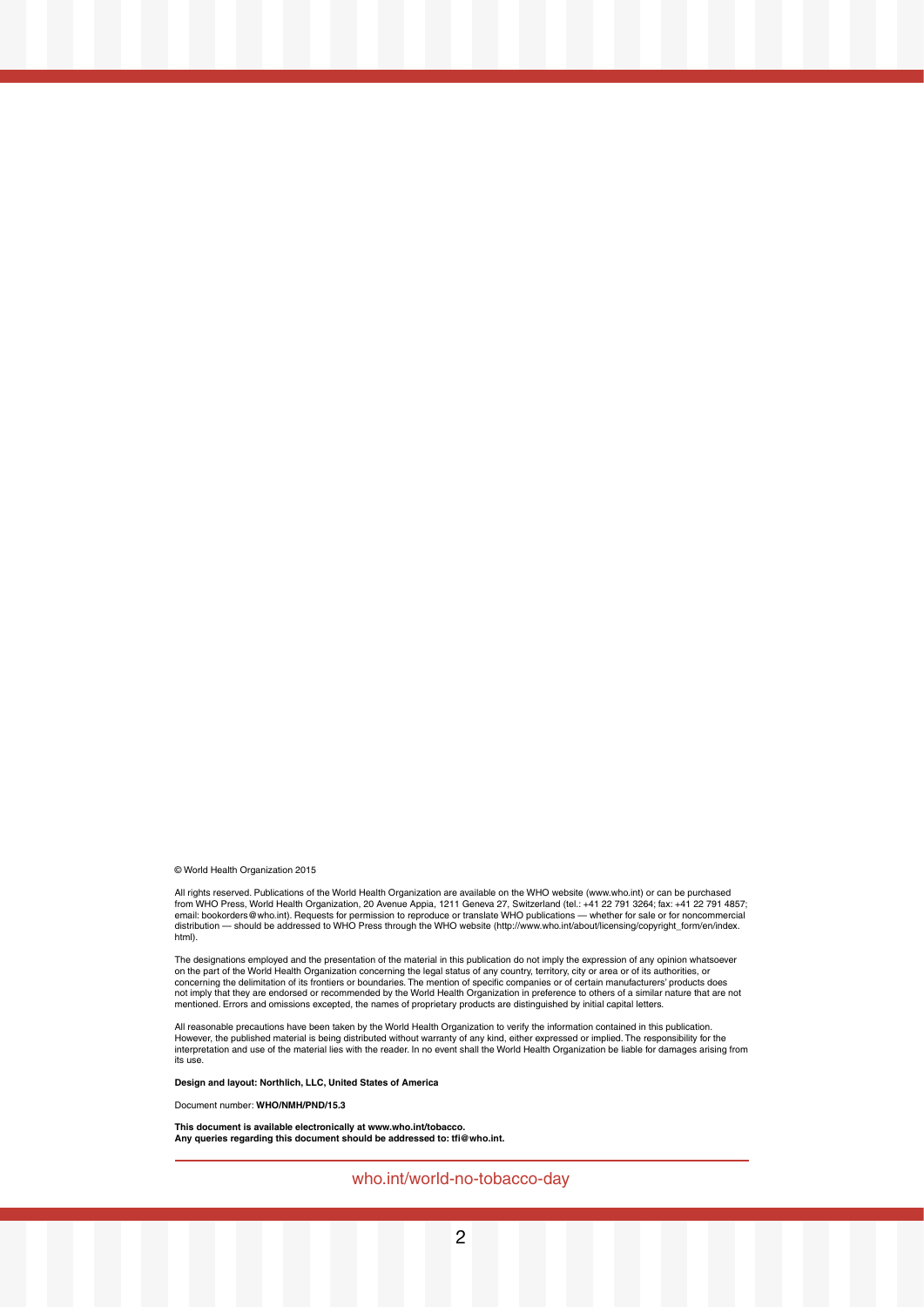# **TABLE OF CONTENTS**

|                                                                   | 5   |
|-------------------------------------------------------------------|-----|
|                                                                   | 6   |
|                                                                   |     |
| More Common in Low- and Middle-Income Countries 7                 |     |
| Eliminating Illicit Trade Is a Win-Win Situation _______________7 |     |
| Many Factors Influence Levels of Illicit Trade                    |     |
| Tobacco Industry Is Part of the Problem 11 11 2012 18             |     |
| Tobacco Industry Interference With Illicit Trade Protocol 8       |     |
|                                                                   | - 9 |
| Definitions __________________________________                    | 9   |
| References____________________________                            | 10  |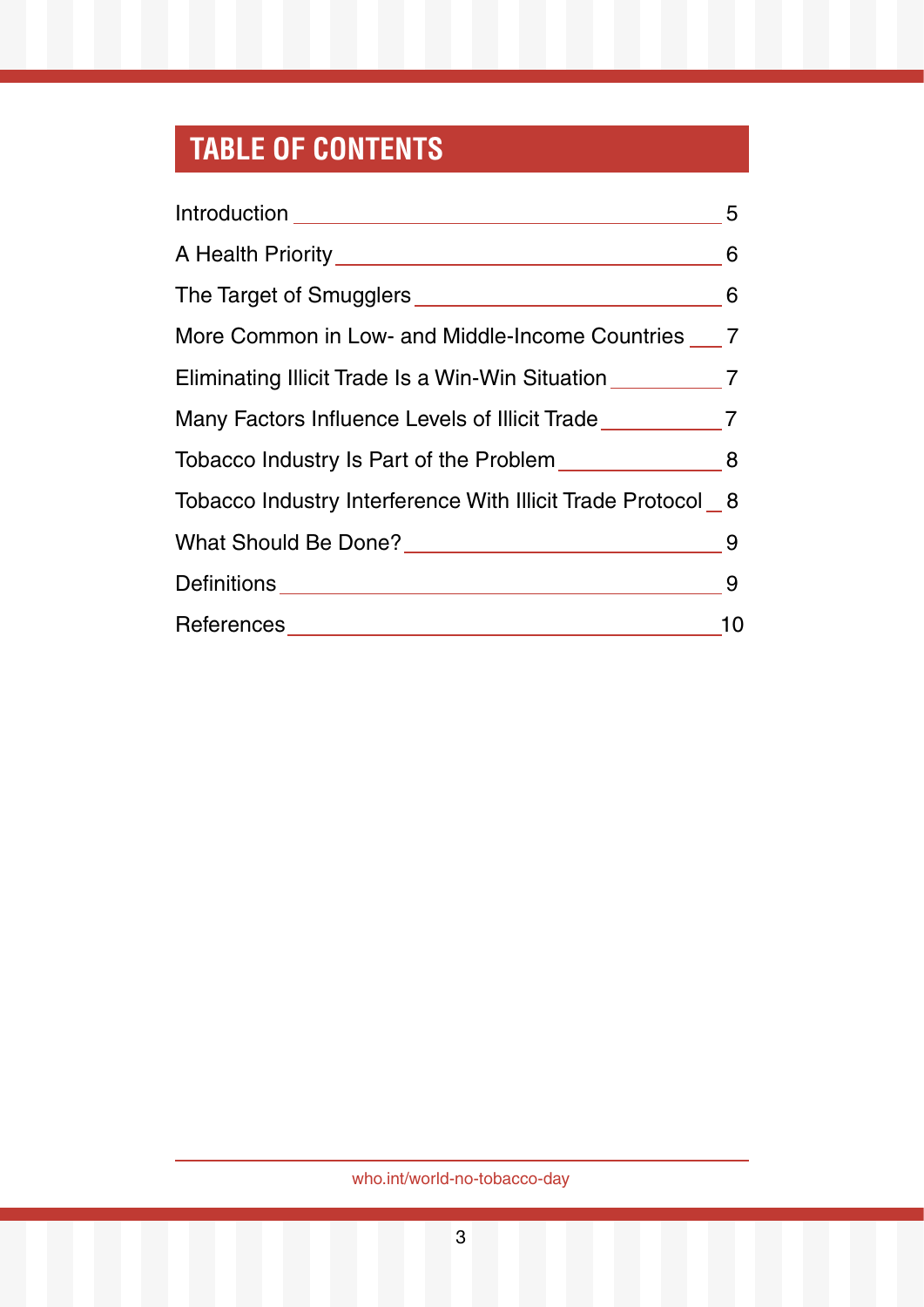**Stopping** illicit trade of tobacco products is a health priority, as well as a major economic and security contribution.

who.int/world-no-tobacco-day

4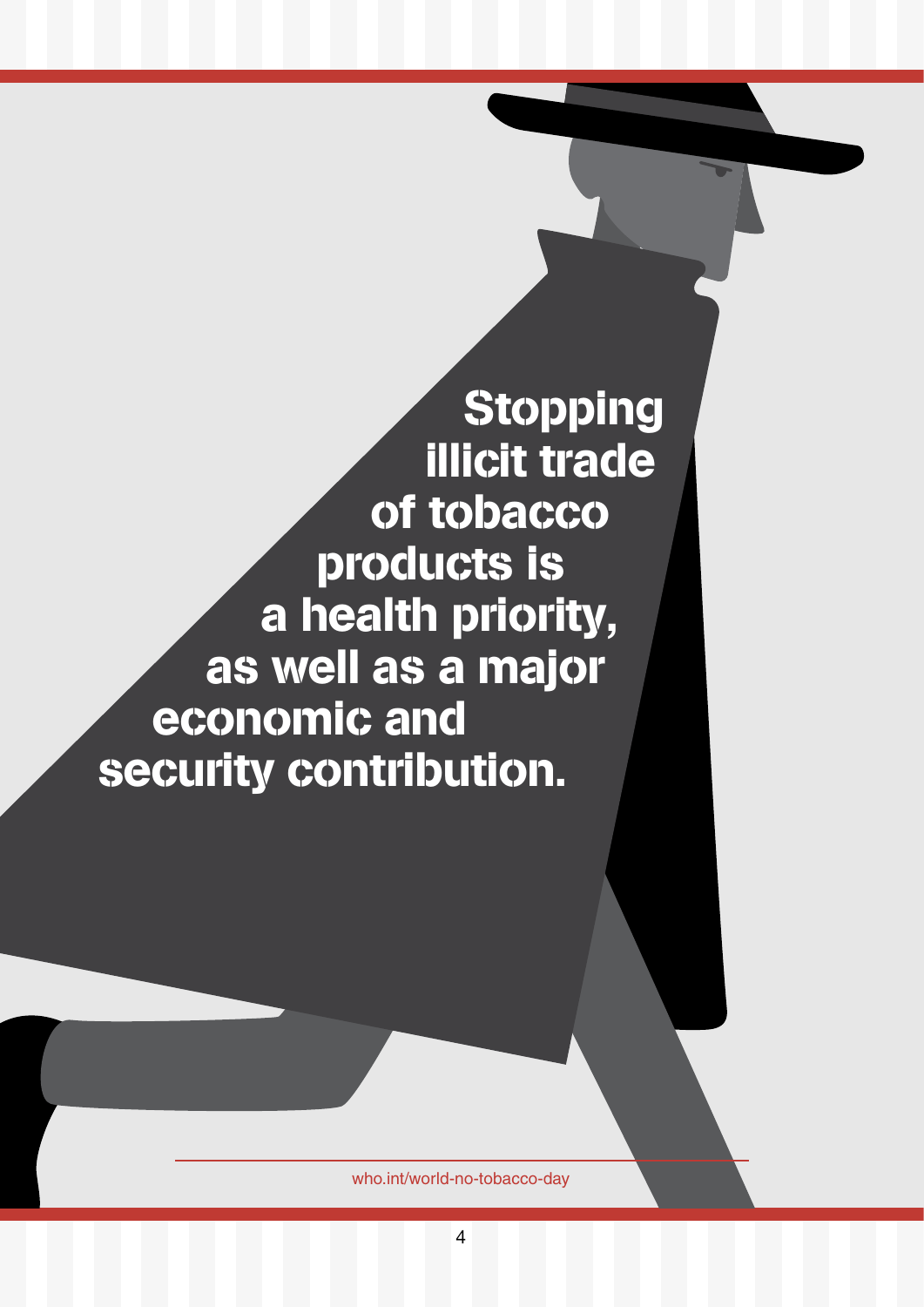# **INTRODUCTION**

The illicit trade of tobacco products poses major health, economic and security concerns around the world. It is estimated that one in every 10 cigarettes and tobacco products consumed globally is illicit.

It is for this reason that combatting the illegal tobacco trade is the theme of the World Health Organization's (WHO) annual World No Tobacco Day (WNTD) in 2015. A key objective of the campaign will be to advocate for the ratification and implementation by governments of the Protocol to Eliminate the Illicit Trade in Tobacco Products (ITP), which is a supplementary treaty to the WHO Framework Convention on Tobacco Control (WHO FCTC).

**KEY FACTS** FCTC have ratified the ITP, and 33 more are needed for it to become international law. The Convention Secretariat of the WHO FCTC has joined the WNTD campaign with the aim of supporting implementation of Article 15 of the WHO FCTC to "take measures to eliminate the illicit trade of tobacco products, including smuggling, illicit manufacturing and counterfeiting," and promoting the entry into force of the ITP. So far seven parties to the WHO



The overall objective of World No Tobacco Day is for WHO and its partners to highlight the health risks associated with tobacco use and advocate for effective policies to reduce tobacco consumption. The tobacco epidemic is one of the world's biggest-ever public health threats, killing nearly six million people annually.

The illicit tobacco trade is supported by various players ranging from petty peddlers to organized criminal networks involved in arms and human trafficking. The tobacco industry also covertly and overtly supports the illegal trade, from providing products to the market to working to block implementation of comprehensive tobacco-control measures by trying to convince governments to believe that any further legislative measures, such as pictorial health warnings or tax increases, will lead to more illicit trade.

Stopping illicit trade in tobacco products is a health priority, and it is achievable. But to do so requires improvement of national and sub-national tax administration systems and international collaboration, such as ratification and implementation of the ITP.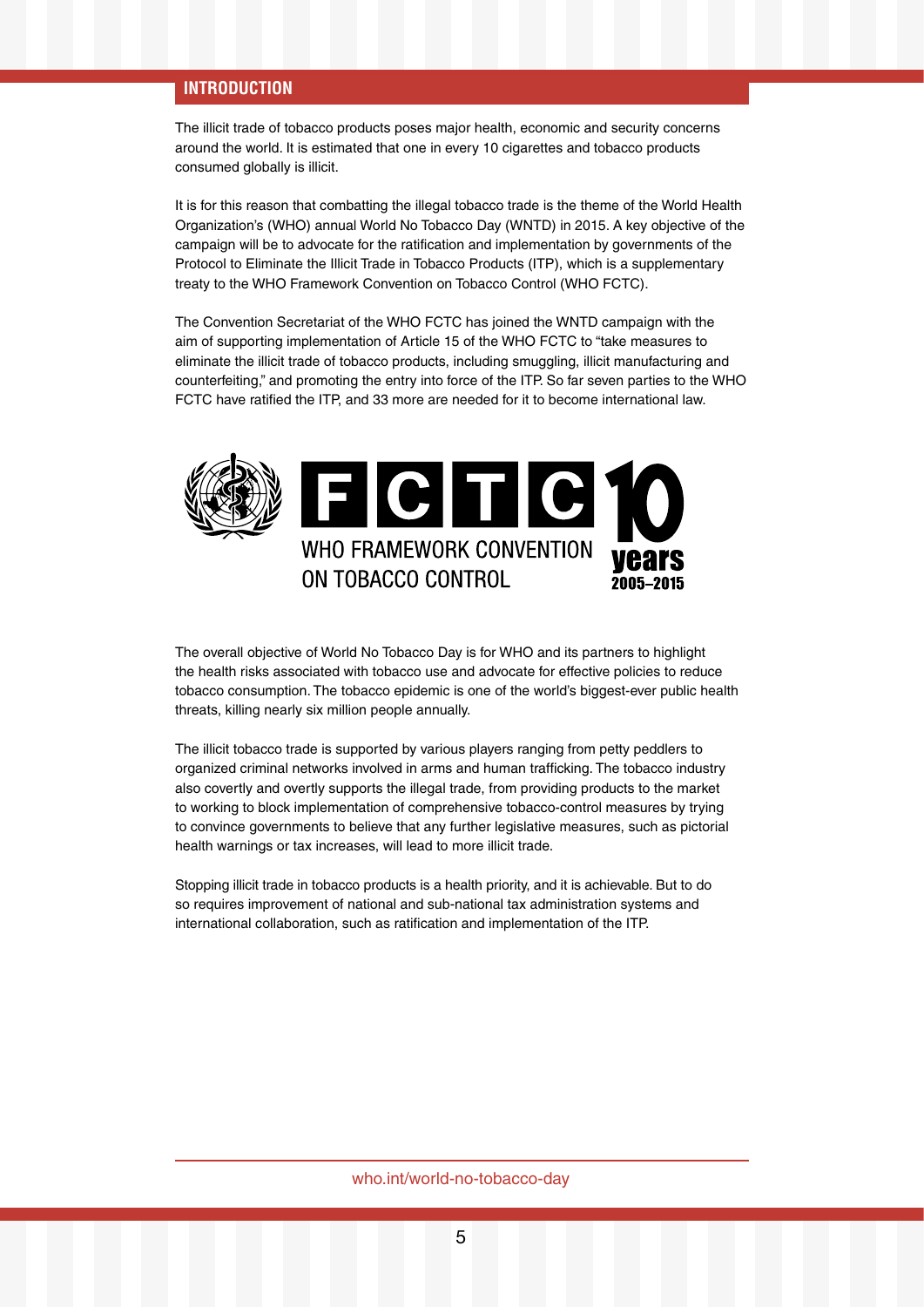# **A HEALTH PRIORITY**

First: Illicit trade makes tobacco products more affordable and accessible to people from lowincome groups, as well as children. Illicit tobacco products are typically sold at lower prices, thereby increasing consumption. Tax and price policies are widely recognized as among the most effective means of reducing demand for, and consumption of, tobacco products. But the illicit trade undermines tax policies, facilitates the uptake of tobacco use by youth and increases health inequalities within the society.

Secondly, illicit trade means less revenue for governments. Reduced revenues lessen the ability of governments to provide good governance. It also reduces resource allocation for socioeconomic development, especially in low-income countries that largely depend on consumption taxes. Illicit trade siphons tax revenues away from governments; these revenues could otherwise be spent on the provision of public services, including healthcare.

Thirdly, illicit tobacco products are not subject to legal restrictions and effective health regulations aimed at curbing tobacco use, such as pictorial warnings or banning sales to minors.

Finally, the illicit tobacco trade sponsors criminals and funds organized crime. These include drugs, human and arms trafficking, and armed insurgent groups with a possible impact on the general level of corruption and security.

# Illicit trade in tobacco products is therefore not just an economic issue, but also an important health and security priority.

# **THE TARGET OF SMUGGLERS**

Smugglers target not only low-income groups, but also youth. Research in the Iranian capital, Tehran, and in southern Thailand has shown that youth are more likely than older people to smoke smuggled cigarettes.[1], [2]

Heavy smokers are another target for tobacco smugglers. Research in 16 countries has indicated that on the whole, heavier and more addicted smokers are more likely to engage in tax avoidance and evasion, while smokers who intend to quit are less likely to do so.<sup>[3]</sup>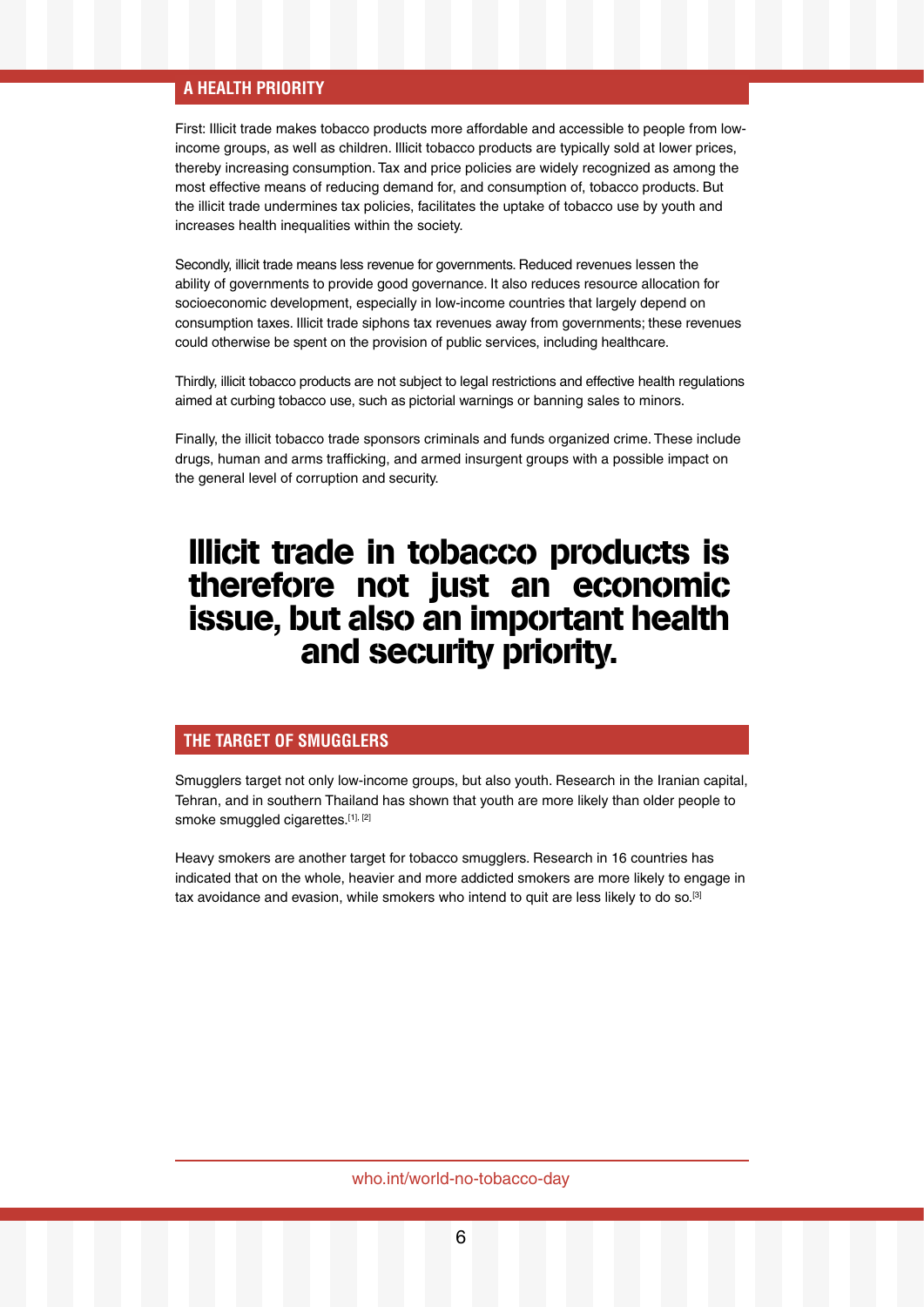# **MORE COMMON IN LOW- AND MIDDLE-INCOME COUNTRIES**

One in every 10 cigarettes might be illicit. The World Customs Organization recently noted a significant increase in the seized quantity of chewing tobacco from 8 tons in 2012 to 38 tons in 2013. During the same period, the seized quantity of water pipe tobacco rose from 69 tons in 2012 to 75 tons in 2013.[4]

The global trade in illicit tobacco products occurs in low tax jurisdictions as well as high. It results from a lack of control on cigarette manufacturing and the movement of cigarettes and other tobacco products across international borders. Also, it is run by criminal organizations with sophisticated systems for distributing smuggled tobacco products. Illicit trade is more common in low-income countries than in high.[5]

| <b>RELATION BETWEEN LEGAL PRICE AND ILLICIT TRADE IN 2007</b> |                                                        |                                                   |
|---------------------------------------------------------------|--------------------------------------------------------|---------------------------------------------------|
| World Bank Income Group                                       | Average legal price of a pack<br>of cigarettes in US\$ | Average percentage of illicit<br>cigarette market |
| Low-income                                                    | 1.13                                                   | 16.8                                              |
| Middle-income                                                 | 1.89                                                   | 11.8                                              |
| High-income                                                   | 4.89                                                   | 9.8                                               |

# **ELIMINATING ILLICIT TRADE IS A WIN-WIN SITUATION**

Eliminating or reducing the illicit trade in tobacco products will reduce tobacco consumption by restricting availability of cheap, unregulated alternatives and increasing overall tobacco prices. Critically, this will reduce premature deaths and raise tax revenue for governments. If the illicit trade were eliminated, there would be an overall price increase and a subsequent fall in consumption of tobacco products. Research estimates project that governments would gain US\$31 billion annually by eliminating illicit trade, and reduce one million premature deaths attributable to tobacco products every six years, mostly in middle- and low-income countries.[6]

# **MANY FACTORS INFLUENCE LEVELS OF ILLICIT TRADE**

The tobacco industry claims that high taxes drive smuggling. It also lobbies governments to keep tobacco taxes low.

However, the experience from many countries shows that there is no direct correlation between high taxes and smuggling. High tax margins may provide the initial incentive to smuggle, but data shows that there are other motivating factors leading to smuggling. These include the ease and cost of operating in a country, tobacco industry participation, how wellorganized the crime networks are, the tax administration system's efficiency and honesty, and the likelihood of being caught and punished.

Cigarette smuggling has also been linked to armed insurgent groups in the Middle East<sup>[7]</sup>, Africa and other parts of the world. In areas of central and eastern Africa<sup>[8]</sup>, research has found that rebel groups accused of mass murder, torture and forced recruitment of children have used the illegal trade of tobacco products to finance their activities.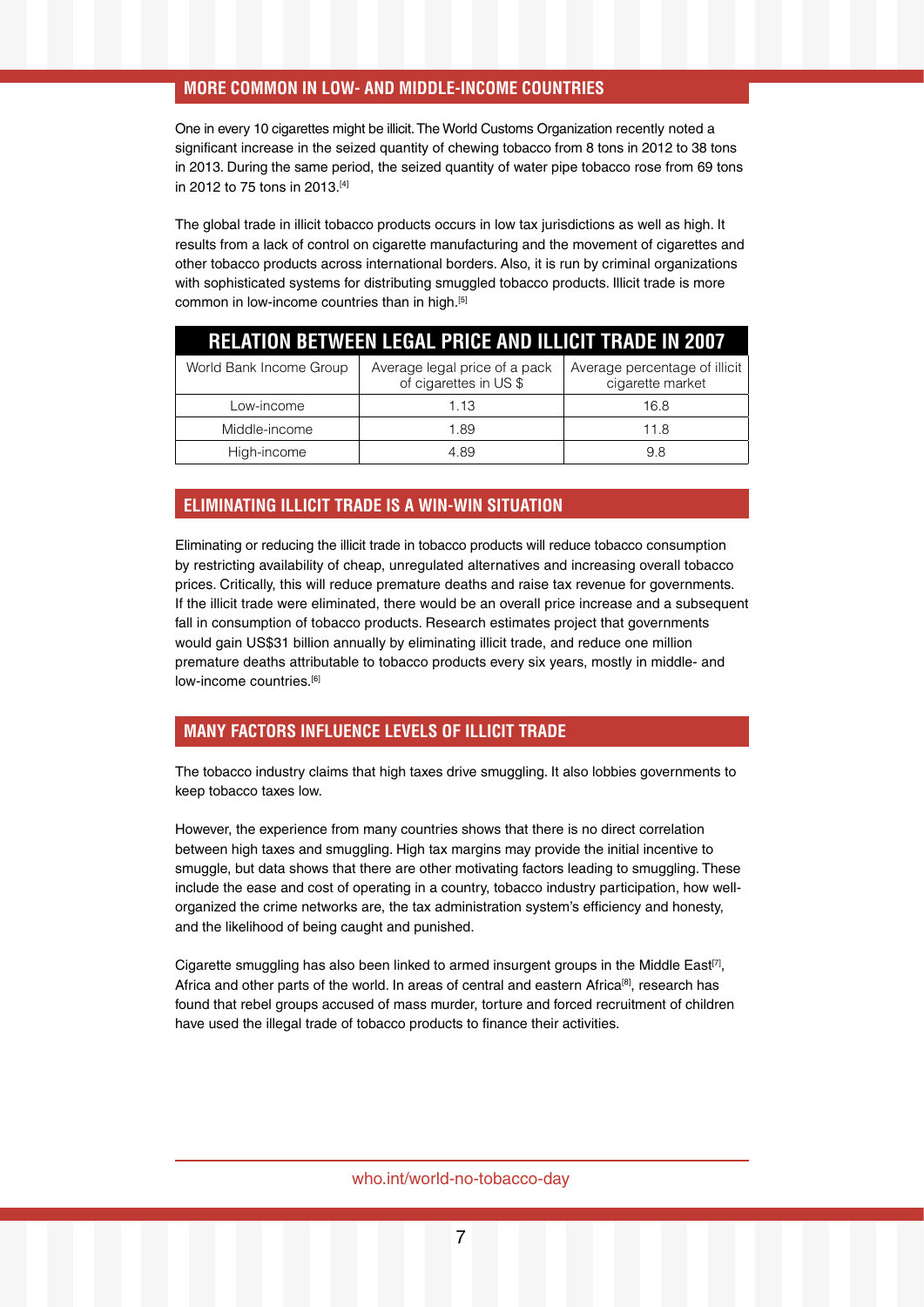# **TOBACCO INDUSTRY IS PART OF THE PROBLEM**

The tobacco industry is part of the problem, not the solution. While publicly opposing the illicit trade, and voicing commitment to supporting governments to fight tobacco smuggling, evidence demonstrates the tobacco industry's active involvement in fostering illicit trade in most economies.

Internal tobacco industry documents show that smuggling has been part of the industry's strategy to promote their brands, increase market share or open closed markets. In their internal strategy papers, the tobacco industry uses code words, such as "Duty Not Paid," "Transit" or "General Trade," to describe smuggling operations. Evidence of the direct and indirect involvement of the tobacco industry in cigarette smuggling in Africa, Asia, the Middle East, Europe and Latin America is well documented<sup>[9]</sup> on the basis of thousands of internal documents, the tobacco industry's own admissions and court judgments. Since 2004, the four major international tobacco companies have paid billions of dollars in fines and payments to settle cigarette smuggling litigation in Europe and Canada.<sup>[10]</sup> Even now, court cases and investigations by governments and media outlets are ongoing, accusing the tobacco industry of complicity in cigarette smuggling.[11]

# **TOBACCO INDUSTRY INTERFERENCE WITH ILLICIT TRADE PROTOCOL**

The tobacco industry has adopted various strategies in response to the Illicit Trade Protocol.

On one hand, it has insisted that it is a "partner," without whom implementation of the ITP would be impossible. British American Tobacco states on its website that: "We have always publicly supported the development of a World Health Organization (WHO) Protocol to eliminate illicit trade in tobacco products."[12]

However, during the negotiations of the Protocol, the tobacco industry attempted to interfere with its development and approval, and made all efforts to oppose and delay its approval by supporting participation of pro-industry representatives from numerous countries, and making suggestions on control proposals clearly intended to weaken the provisions. Tobacco industry representatives have developed control strategies that rival WHO's, but at the same time purport to take action in the fight against illicit trade.

For example, tobacco manufacturers have collaborated on creating and promoting Codentify, the industry's own track-and-tracing proposal, and have established a working relationship with INTERPOL.[13] At the same time, the main transnational tobacco companies have posted on their websites that they are undertaking measures to control the distribution of their products.

By the time the Protocol was approved in 2012, all major transnational tobacco companies, and several well-known allies, had developed position statements, website pages<sup>[14]</sup> or stand-alone websites that recommend positions not aligned with the ITP. The tobacco industry instead promotes measures to obstruct or delay implementation of the Protocol's legally binding measures. Examples of this include the industry's own strategy of voluntary and self-regulatory action and entering into memoranda of understanding with governments. Not surprisingly, none of these industry proposals reflect the approved protocol language.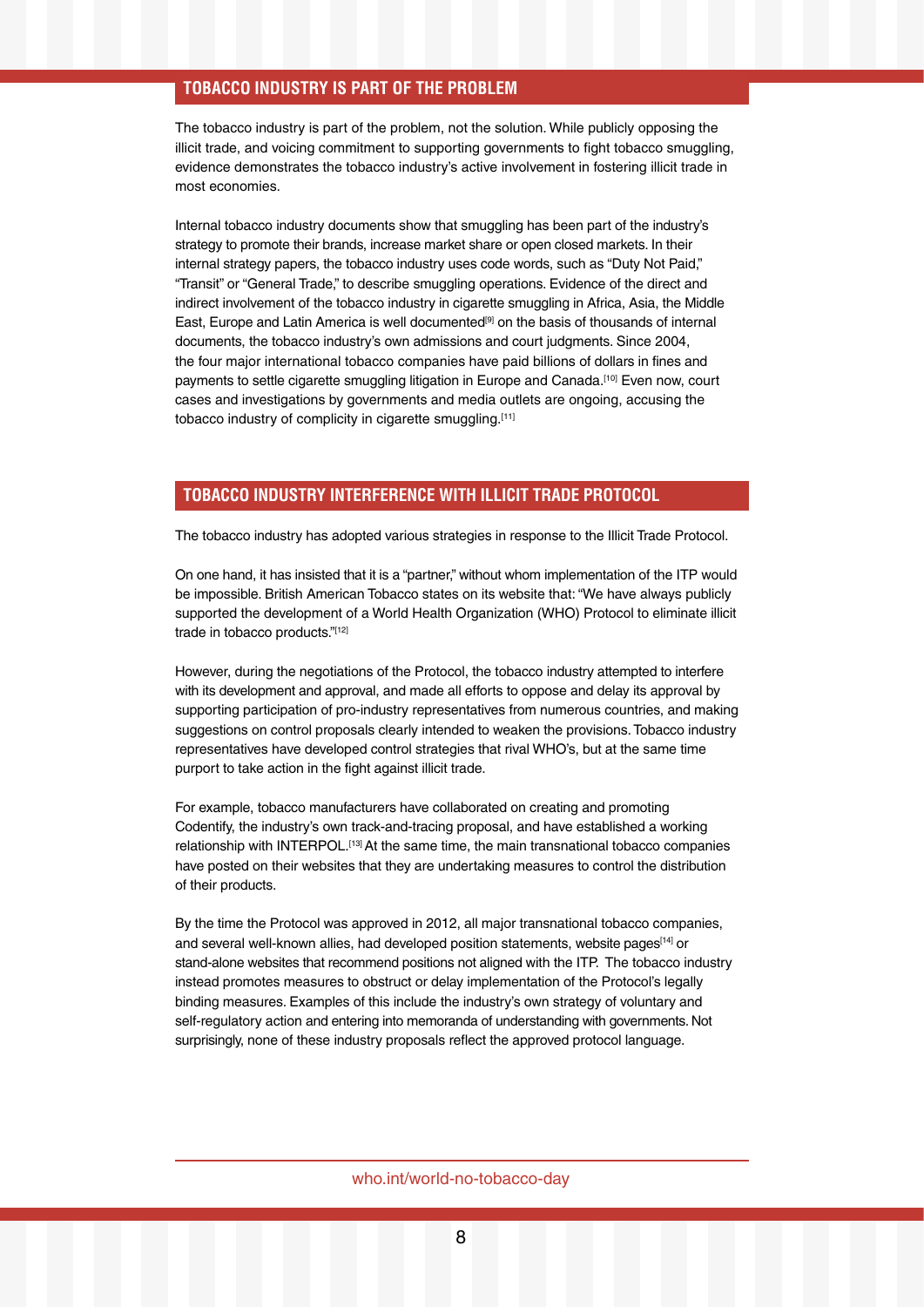# **WHAT SHOULD BE DONE?**

A major concern is that there is very little awareness about the adverse health, socioeconomic and security impacts from the illicit trade in tobacco. For example, does it facilitate uptake of tobacco use by children? This, and similar concerns, could be used to mobilize public support against illicit trade. Qualitative research in northern England has shown that the message around "illicit tobacco encouraging or making it easier for children to smoke" was a highly successful campaign theme.[15]

But media campaigns alone will not resolve the illicit trade problem. A coordinated multi-sectoral and whole-of-government approach toward agreed-upon interventions is needed to eliminate illicit trade in tobacco products. This includes international collaboration, strengthened tax administration to secure the supply chain, increased intelligence and enforcement, and swift and severe penalties.<sup>[16]</sup> Transparent public data on the extent of illicit tobacco are limited or, in many countries, nonexistent. More efforts are needed to estimate and report on illicit trade in tobacco products.

The transnational and global nature of the illicit tobacco trade requires an efficient coordinated regional and international response that enables information exchange, intelligence sharing and joint action. Governments have agreed on a set of measures while negotiating the ITP. However, only seven parties had ratified and acceded to the Protocol as of April 2015. All parties to the WHO FCTC, the first international treaty negotiated under the WHO's auspices, should be encouraged to quickly ratify the Protocol to Eliminate the Illicit Trade in Tobacco Products, so as to get the minimum 40 ratification for entry into force of the Protocol.

Like the WHO FCTC, the ITP will obligate parties to ensure transparency in any interactions with the tobacco industry.

# **DEFINITIONS[17]**

Illicit trade means any practice or conduct prohibited by law and which relates to production, shipment, receipt, possession, distribution, sale or purchase, including any practice or conduct intended to facilitate such activity.

Smuggling is one type of illicit trade and refers to products illegally traded across borders, the illegal crossing of borders between jurisdictions being a key characteristic.

**Illicit manufacturing is another type of illicit trade and refers to the production of** tobacco products contrary to law. One form of illegal manufacturing is counterfeit tobacco production in which the manufactured products bear a trademark without the consent of the trademark owner.

 $\blacksquare$  "Illicit whites" is a tobacco industry term for a new type of illicit trade, but for which there is no international agreed-upon definition. Generally speaking, "illicit whites" refer to brands manufactured legitimately in one market, either taxed for local consumption or untaxed for export, and sold knowingly to traders who transport them to another country where the products are sold illegally without domestic duty paid.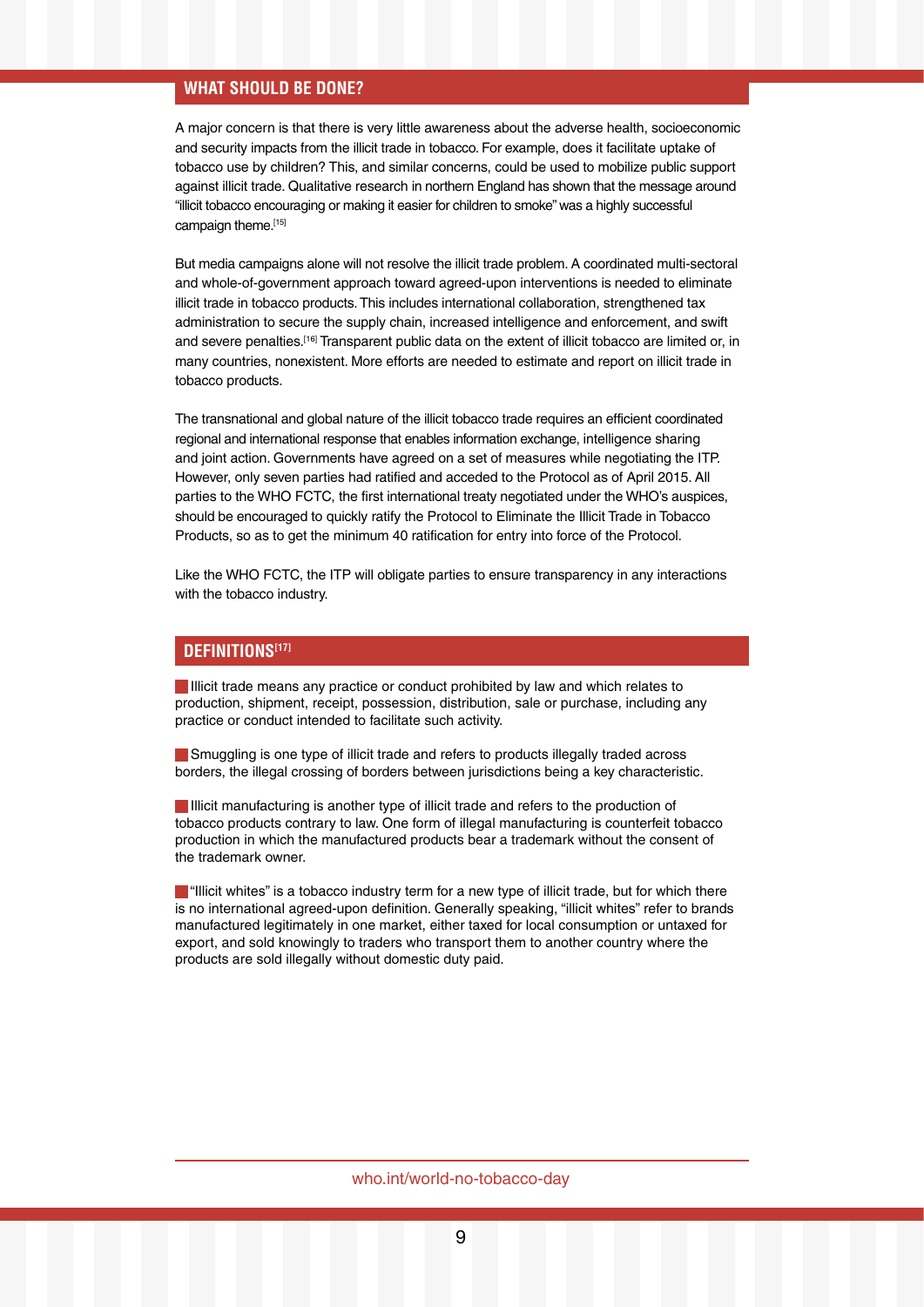# **REFERENCES**

#### [1]

Heydari G, Tafti S F, Telischi F, Joossens L, Hosseini M, Masjedi M, et al. Prevalence of smuggled and foreign cigarette use in Tehran, 2009. Tob Control 2010; 19:380-2

#### [2]

Ketchoo C, Sangthong R, Chongsuvivatwong V, Geater A, McNeil E. Smoking behaviour and associated factors of illicit cigarette consumption in a border province of southern Thailand. Tob Control 2013; 22:255-260.

#### [3]

Guidon G E, Driezen P, Chaloupka F, Fong G. Cigarette tax avoidance and evasion: findings from the International Tobacco Control Policy Evaluation Project. Tob Control doi:10.1136/ tobaccocontrol-2013-051074

#### [4]

World Customs Organization, Illicit Trade Report 2013, Brussels, 2014.

#### [5]

Joossens L, Merriman D, Ross H, Raw M. The impact of eliminating the global illicit cigarette trade on health revenue. Addiction 2010; 105:1640–95.

#### [6]

Joossens, ibid.

#### [7]

Court records, U.S. District Court, Eastern District of New York (2002), http://archive.tobacco.org/ resources/Documents/021030ecvrjr.html

#### [8]

Titeca K, Joossens L & Raw M. (2011) "Blood cigarettes: cigarette smuggling and war economies in central and eastern Africa." Tob Control, February: 226-232.

#### [9]

Collin J, LeGresley E, MacKenzie R, et al. Complicity in contraband: British American Tobacco and cigarette smuggling in Asia. Tob Control 2004; 13:ii104–11. doi:10.1136/tc.2004.009357

Lee K, Collin J. "Key to the future": British American Tobacco and cigarette smuggling in China. PLoS Med 2006; 3:e228. doi:10.1371/journal. pmed.0030228

LeGresley E, Lee K, Muggli M E, et al. British American Tobacco and the "insidious impact of illicit trade" in cigarettes across Africa. Tob Control 2008; 17:339–46. doi:10.1136/tc.2008.025999

Nakkash R, Lee K. Smuggling as the "key to a combined market": British American Tobacco in Lebanon. Tob Control 2008; 17:324–31. doi:10.1136/tc.2008.025254

Pan American Health Organization. Profits over people. 2002. http://www1.paho.org/English/DD/ PUB/profits\_over\_people.pdf

Walker Guevara M. The world's most widely smuggled legal substance. Int. Consort. Investig. Journal. 2008. http://www.icij.org/project/tobaccounderground/worlds-most-widely-smuggled-legalsubstance

#### [10]

http://ec.europa.eu/anti\_fraud/investigations/eurevenue/cigarette\_smuggling\_en.htm; Government of Canada, Canada Revenue Agency. Federal, provincial, and territorial governments conclude landmark settlements with tobacco companies. 2010.

#### [11]

U.S. court revives Europe money laundering case vs R.J. Reynolds. Reuters. 2014; Solomon J. EU Probes Cigarette Deal That May Have Aided Syria. The Wall Street Journal 2012

#### [12]

http://www.bat.com/group/sites/UK\_\_9D9KCY.nsf/ vwPagesWebLive/DO6ZYC4S

#### [13]

Joossens L & Gilmore A B (2013). The transnational tobacco companies' strategy to promote Codentify, their inadequate tracking and tracing standard. Tob Control doi:10.1136/ tobaccocontrol-2012-050796

#### [14]

For example, BAT South Africa Stop Illegal Cigarettes at http://www.stopillegalcigarettes.co.za

#### [15]

Hub Marketing Ltd. Tackling Illicit Tobacco: Pretesting Findings. February 2010.

#### [16]

IARC. IARC Handbooks of Cancer Prevention: Tobacco Control. Volume 14. Effectiveness of Price and Tax Policies for Control of Tobacco. Lyon: International Agency for Research on Cancer, 2011.

#### $[17]$

Joossens L, Raw M. From cigarette smuggling to illicit tobacco trade, Tob Control 2012; 21:230-4.